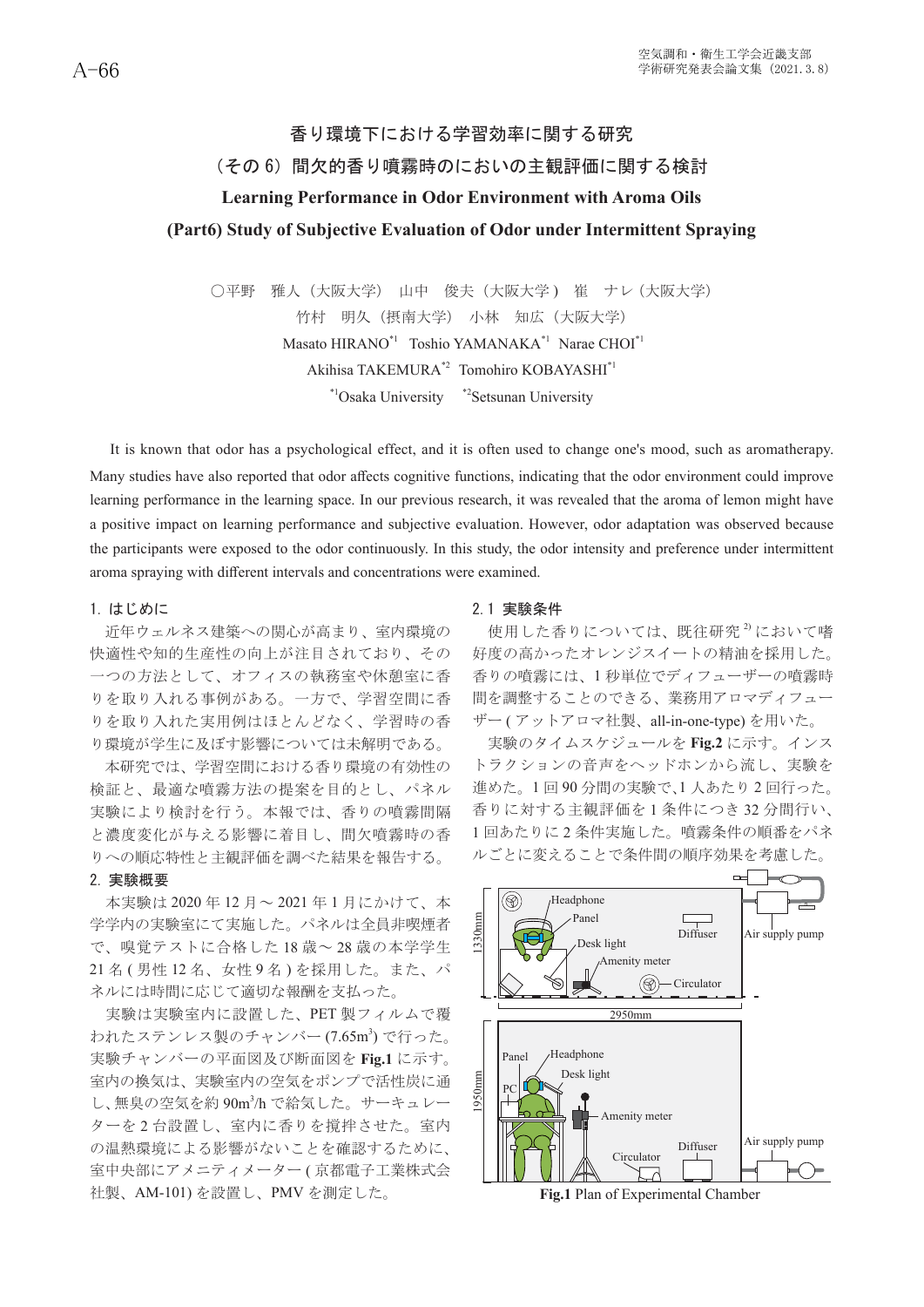



#### 2.2 噴霧条件

香りの噴霧条件をTable 1 に示す。ここで、間欠噴 霧の香りの噴霧間隔については、5秒間の香り噴霧に 対し、換気量を90m3/h としたとき、嗅覚閾値まで香 りが減衰する時間を予備実験より検討し、5分の噴霧 間隔を基本条件とした。

また、5分間の基本条件とピークの臭気濃度が等し い10 分間隔7秒間の香り噴霧を比較条件(1)、平均濃 度(総噴霧量)が等しい10分間隔10秒間の香り噴霧 を比較条件(2)とした。連続的な曝露を模擬した条件 と比較するために、ピークの臭気濃度を基本条件に合 わせた53 秒周期3秒間の香り噴霧を比較条件(3)と した。噴霧間隔を短くし濃度変化を小さくするために 運転モードを変えて噴霧量を減らした。噴霧された香 りが瞬時一様拡散されることを仮定し、式1により香 りの濃度変化について検討したものを Fig.3 に示す。



#### 2.3 主観評価項目

主観評価項目を Fig.4 に示す。臭気強度の変化を調 べるために、30秒に1回の頻度で臭気強度の評価を 32 分間行った。時間の経過による香りの感じ方の変 化も調査するために、上記に加えて嗜好度や快・不 快度の評価をさせた。ここで、香りの強さに対する 嗜好度 (評価項目[2]) を「欲求度」と定義する。

また、上記の32 分間の主観評価終了直後に、実際 の学習行為を想定した場合の「香り環境」に対する 受容度を調査するために、①教室で講義を受けると 想定したとき、②自習室で自習をすると想定したと き、③自宅で勉強をすると想定したときについて評 価させた。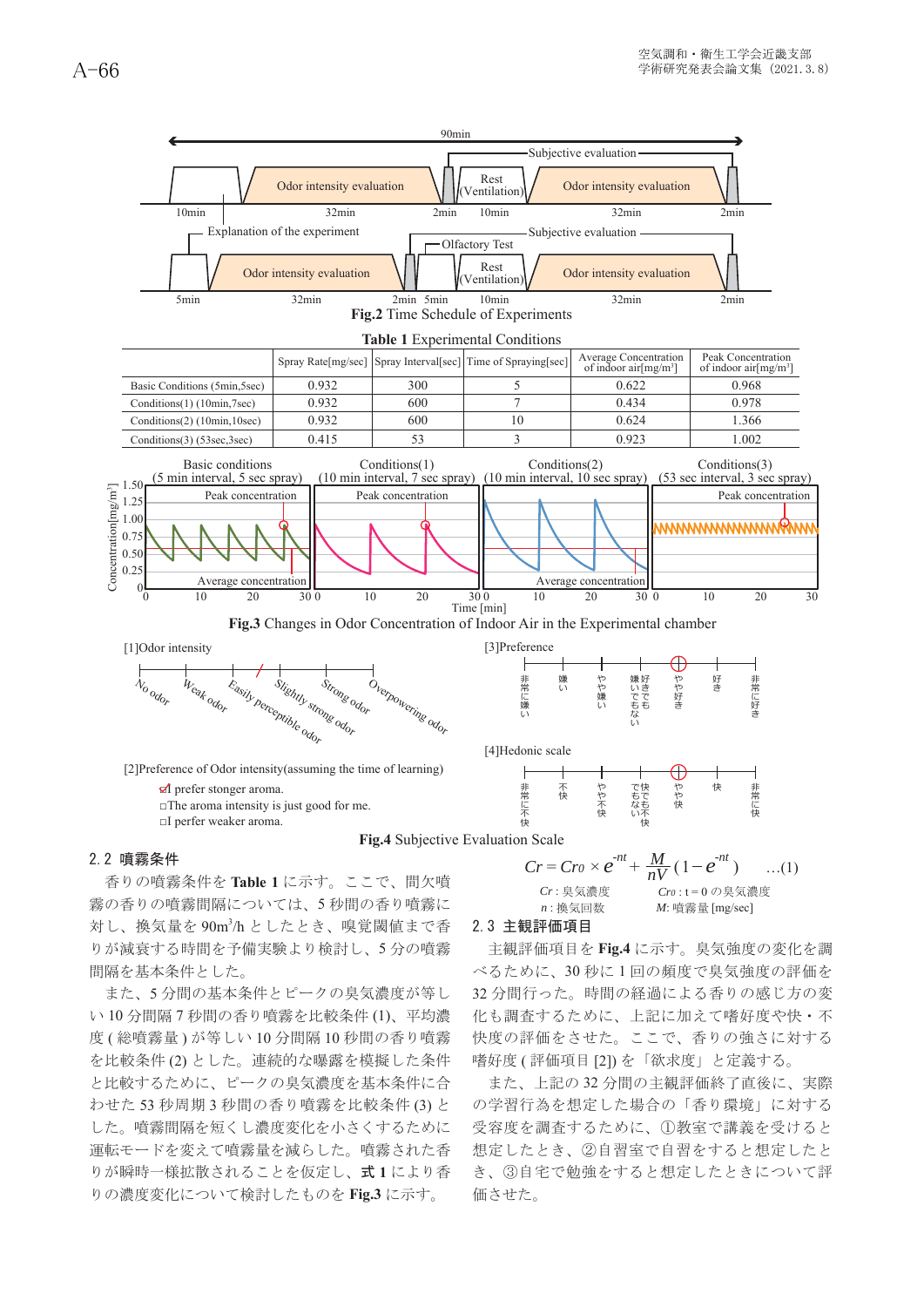#### 3 結果·考察

#### 3.1 香り環境に対する受容度の結果

学習時を想定した香り環境に対する受容度の結果 をFig.5 に示す。平均値を比較すると、全ての項目で 比較条件(2)の受容度が最も高い結果となった。また 最低値についても比較条件(2)がどの条件よりも高い ことから、多くのパネルにとって比較条件(2)が学習 時に最も受け入れられやすい噴霧条件だと考えられ る。

## 3.2 基本条件における臭気強度、欲求度の結果

全パネルにおける基本条件の臭気強度及び欲求度 の結果を Fig.6 に示す。左側縦軸が臭気強度、右側縦 軸が欲求度を表す。全体的に時間の経過とともに臭 気強度が下がる傾向はあまり見られず、香りが間欠 的に噴霧されていたことにより、嗅覚順応が軽減し ていたと考えらえる。

パネル7、10、13、14、15に着目すると、香りの 濃度変化に対応した臭気強度の変化をしており、臭 気強度が上昇するときに欲求度が低下する傾向がみ られた。パネル3、8、12 に着目すると、香りが減衰 したときも香りを感じ、欲求度にはほとんど変化が 見られなかったため、間欠噴霧の濃度変化の影響を

受けにくい傾向があると示唆される。

一方で、パネル1、5に着目すると、香りの濃度変 化の影響を受けず、臭気強度が大きく変動し、欲求度 については臭気強度の影響を受ける傾向がみられた。

斉藤ら<sup>3)</sup>は連続曝露における臭気強度の経時変化に 対して5種類に分類した結果を報告したが、間欠的な 曝露における知見は不十分である。そこで本実験で は、前述した臭気強度結果の特徴より、パネル15の ように香りの濃度変化に敏感な「敏感型」とパネル8 のように臭気強度の変動が小さい「不変型」、パネル 5のように香りの濃度変化の影響を受けず臭気強度の 変動が大きい「変動型」の3種類に分類し、検討を行う。

# 3.3 分類ごとの主観評価結果の比較

上記で分類した3つのパターンの一例として、パネ ル 5、8、15 の 3 名の臭気強度と欲求度の結果を Fig.7 に、臭気強度と快·不快度の結果を Fig.8 に示す。横 軸が経過時間、左側縦軸が臭気強度であり、右側縦 軸がそれぞれ欲求度と快・不快度を表す。

比較条件(3) では緩やかに臭気強度が低下している ことからわずかに順応を確認できた。全体的に快·不 快度は高く、香りの噴霧を知覚して臭気強度が急上昇 したときに欲求度と同様に低下する傾向が見られた。



**Fig.6** Odor Intensity and Preference of Odor Intensity of Basic Condition